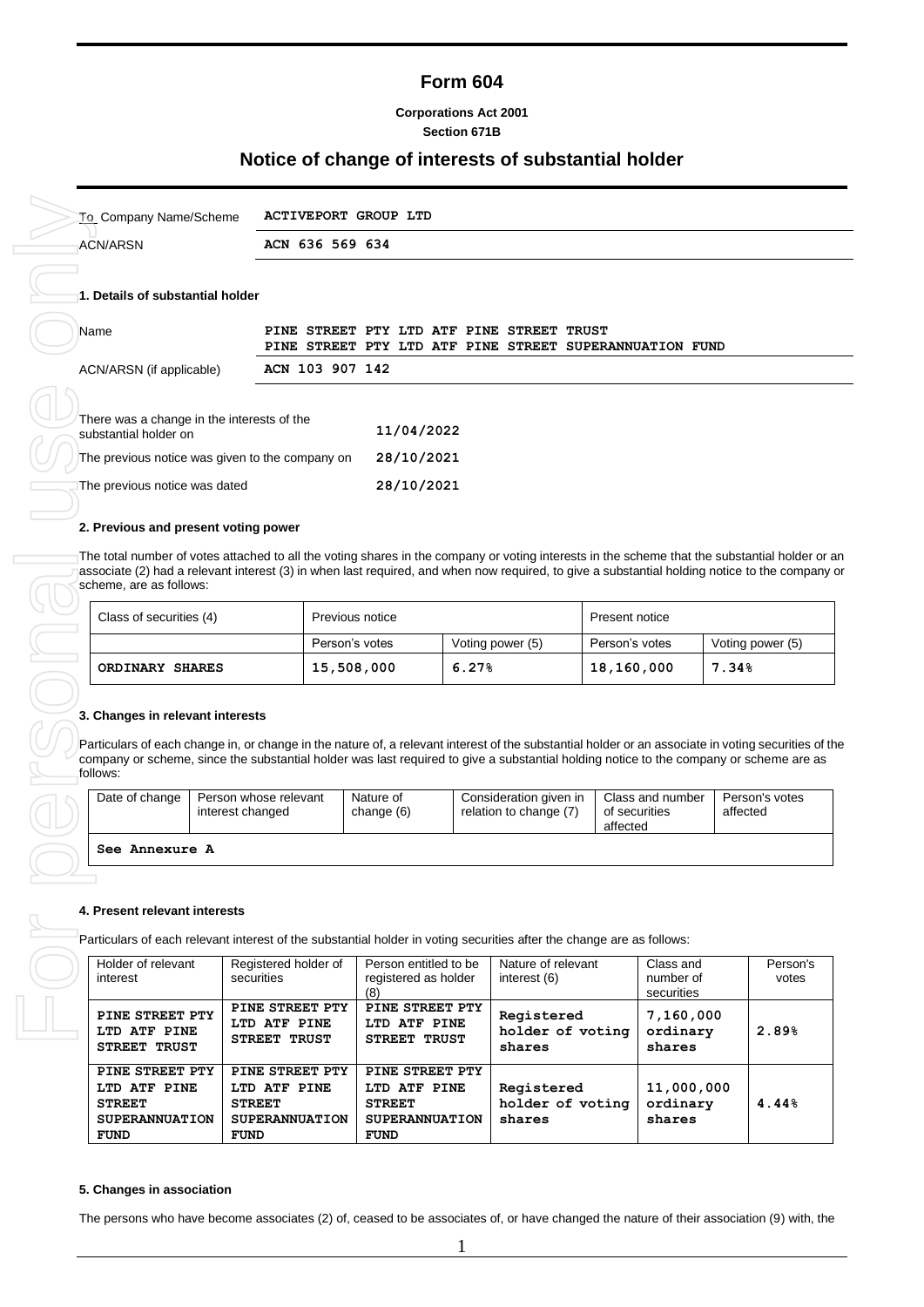| Name and ACN/ARSN (if applicable) | Nature of association |
|-----------------------------------|-----------------------|
| NOT APPLICABLE                    |                       |
|                                   |                       |

### **6. Addresses**

The addresses of persons named in this form are as follows:

| Name                                                          | Address                                                          |
|---------------------------------------------------------------|------------------------------------------------------------------|
| PINE STREET PTY LTD ATF<br>PINE STREET TRUST                  | c/o Denham & Associates<br>PO Box 4216<br>Loganholme BC QLD 4129 |
| PINE STREET PTY LTD ATF<br>PINE STREET<br>SUPERANNUATION FUND | c/o Denham & Associates<br>PO Box 4216<br>Loganholme BC QLD 4129 |

# **Signature**

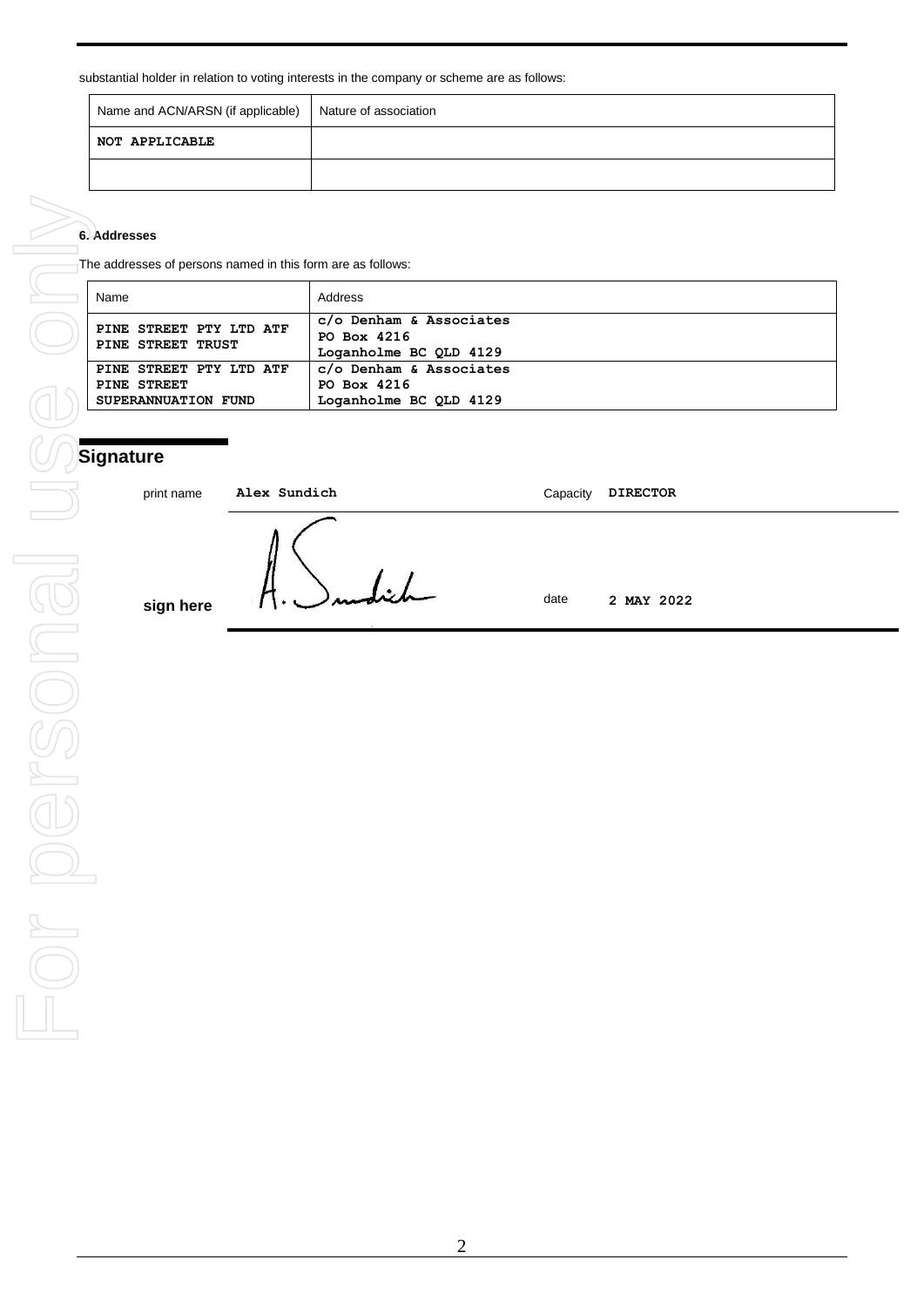#### **Annexure A**

**Company:** Activeport Group Ltd

**Details:** This document of 4 pages is Annexure A to ASIC Form 604 – Notice of Change of Interests of Substantial Holder dated 28 April 2022 lodged by Pine Street Pty Ltd**.** 

Alex Sundich, Director of Pine Street Pty Ltd ACN 103 907 142

Date: 2 May 2022

| Date of<br>change | Person whose relevant<br>interest changed | Nature of change   | <b>Consideration</b><br>given in relation<br>to change | <b>Class and</b><br>number of<br>securities<br>affected | Person's<br>votes<br>affected |
|-------------------|-------------------------------------------|--------------------|--------------------------------------------------------|---------------------------------------------------------|-------------------------------|
|                   | Pine Street Pty                           |                    |                                                        |                                                         |                               |
| 12/04/2022        | Ltd ATF Pine<br>Street Trust              | On market purchase | \$2,700.00                                             | 20,000                                                  | 20,000                        |
|                   | Pine Street Pty                           | On market purchase |                                                        |                                                         |                               |
|                   | Ltd ATF Pine                              |                    |                                                        |                                                         |                               |
| 11/04/2022        | Street Trust                              |                    | \$2,500.00                                             | 20,000                                                  | 20,000                        |
|                   | Pine Street Pty                           | On market purchase |                                                        |                                                         |                               |
|                   | Ltd ATF Pine                              |                    |                                                        |                                                         |                               |
| 11/04/2022        | Street Trust                              |                    | \$2,500.00                                             | 20,000                                                  | 20,000                        |
|                   | Pine Street Pty                           | On market purchase |                                                        |                                                         |                               |
|                   | Ltd ATF Pine                              |                    |                                                        |                                                         |                               |
| 11/04/2022        | Street Trust                              |                    | \$3,750.00                                             | 30,000                                                  | 30,000                        |
|                   | Pine Street Pty                           | On market purchase |                                                        |                                                         |                               |
| 28/02/2022        | Ltd ATF Pine<br>Street Trust              |                    | \$5,000.00                                             | 40,000                                                  | 40,000                        |
|                   | Pine Street Pty                           | On market purchase |                                                        |                                                         |                               |
|                   | Ltd ATF Pine                              |                    |                                                        |                                                         |                               |
| 16/02/2022        | Street Trust                              |                    | \$6,750.00                                             | 50,000                                                  | 50,000                        |
|                   | Pine Street Pty                           | On market purchase |                                                        |                                                         |                               |
|                   | Ltd ATF Pine                              |                    |                                                        |                                                         |                               |
| 10/02/2022        | Street Trust                              |                    | \$18,307.35                                            | 122,049                                                 | 122,049                       |
|                   | Pine Street Pty                           | On market purchase |                                                        |                                                         |                               |
|                   | Ltd ATF Pine                              |                    |                                                        |                                                         |                               |
| 10/02/2022        | Street Trust                              |                    | \$2,900.00                                             | 20,000                                                  | 20,000                        |
|                   | Pine Street Pty<br>Ltd ATF Pine           | On market purchase |                                                        |                                                         |                               |
| 4/02/2022         | Street Trust                              |                    | \$4,125.00                                             | 25,000                                                  | 25,000                        |
|                   | Pine Street Pty                           | On market purchase |                                                        |                                                         |                               |
|                   | Ltd ATF Pine                              |                    |                                                        |                                                         |                               |
| 2/02/2022         | Street Trust                              |                    | \$4,650.00                                             | 30,000                                                  | 30,000                        |
|                   | Pine Street Pty                           | On market purchase |                                                        |                                                         |                               |
|                   | Ltd ATF Pine                              |                    |                                                        |                                                         |                               |
| 2/02/2022         | Street Trust                              |                    | \$8,000.00                                             | 50,000                                                  | 50,000                        |
|                   | Pine Street Pty                           | On market purchase |                                                        |                                                         |                               |
|                   | Ltd ATF Pine                              |                    |                                                        |                                                         |                               |
| 1/02/2022         | Street Trust<br>Pine Street Pty           | On market purchase | \$2,800.00                                             | 20,000                                                  | 20,000                        |
|                   | Ltd ATF Pine                              |                    |                                                        |                                                         |                               |
| 1/02/2022         | Street Trust                              |                    | \$2,100.00                                             | 15,000                                                  | 15,000                        |
|                   | Pine Street Pty                           | On market purchase |                                                        |                                                         |                               |
|                   | Ltd ATF Pine                              |                    |                                                        |                                                         |                               |
| 28/01/2022        | Street Trust                              |                    | \$2,800.00                                             | 20,000                                                  | 20,000                        |
|                   | Pine Street Pty                           | On market purchase |                                                        |                                                         |                               |
|                   | Ltd ATF Pine                              |                    |                                                        |                                                         |                               |
| 28/01/2022        | Street Trust                              |                    | \$3,633.63                                             | 27,951                                                  | 27,951                        |
|                   | Pine Street Pty                           | On market purchase |                                                        |                                                         |                               |
| 27/01/2022        | Ltd ATF Pine                              |                    | \$4,200.00                                             | 30,000                                                  | 30,000                        |

For personal use only FOR DOFESONOL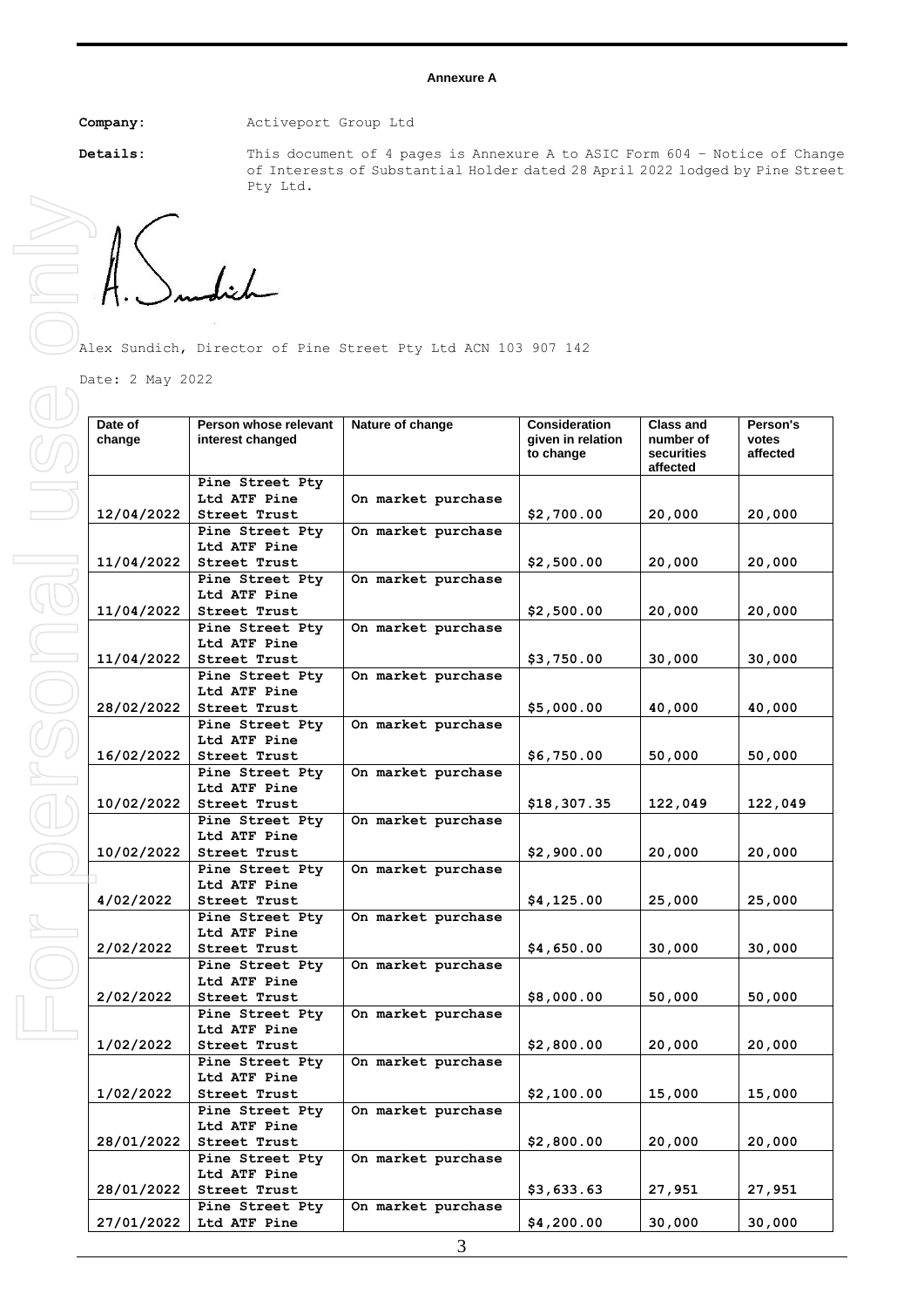|            | Street Trust                    |                    |             |         |         |
|------------|---------------------------------|--------------------|-------------|---------|---------|
|            | Pine Street Pty                 | On market purchase |             |         |         |
|            | Ltd ATF Pine                    |                    |             |         |         |
| 27/01/2022 | <b>Street Trust</b>             |                    | \$2,800.00  | 20,000  | 20,000  |
|            | Pine Street Pty                 | On market purchase |             |         |         |
| 29/11/2021 | Ltd ATF Pine<br>Street Trust    |                    | \$2,589.45  | 17,263  | 17,263  |
|            | Pine Street Pty                 | On market purchase |             |         |         |
|            | Ltd ATF Pine                    |                    |             |         |         |
| 26/11/2021 | Street Trust                    |                    | \$1,755.30  | 11,702  | 11,702  |
|            | Pine Street Pty                 | On market purchase |             |         |         |
| 25/11/2021 | Ltd ATF Pine<br>Street Trust    |                    | \$155.25    | 1,035   | 1,035   |
|            | Pine Street Pty                 | On market purchase |             |         |         |
|            | Ltd ATF Pine                    |                    |             |         |         |
| 23/11/2021 | Street Trust                    |                    | \$66.34     | 428     | 428     |
|            | Pine Street Pty<br>Ltd ATF Pine | On market purchase |             |         |         |
| 22/11/2021 | Street Trust                    |                    | \$4,583.66  | 29,572  | 29,572  |
|            | Pine Street Pty                 | On market purchase |             |         |         |
|            | Ltd ATF Pine                    |                    |             |         |         |
| 16/11/2021 | Street Trust                    |                    | \$2,900.00  | 20,000  | 20,000  |
|            | Pine Street Pty<br>Ltd ATF Pine | On market purchase |             |         |         |
| 12/11/2021 | Street Trust                    |                    | \$3,000.00  | 20,000  | 20,000  |
|            | Pine Street Pty                 | On market purchase |             |         |         |
|            | Ltd ATF Pine                    |                    |             |         |         |
| 8/11/2021  | Street Trust                    |                    | \$4,500.00  | 30,000  | 30,000  |
|            | Pine Street Pty<br>Ltd ATF Pine | On market purchase |             |         |         |
| 5/11/2021  | Street Trust                    |                    | \$9,386.85  | 62,579  | 62,579  |
|            | Pine Street Pty                 | On market purchase |             |         |         |
|            | Ltd ATF Pine                    |                    |             |         |         |
| 5/11/2021  | Street Trust                    |                    | \$1,550.00  | 10,000  | 10,000  |
|            | Pine Street Pty<br>Ltd ATF Pine | On market purchase |             |         |         |
| 3/11/2021  | <b>Street Trust</b>             |                    | \$8,000.00  | 50,000  | 50,000  |
|            | Pine Street Pty                 | On market purchase |             |         |         |
|            | Ltd ATF Pine                    |                    |             |         |         |
| 3/11/2021  | Street Trust                    |                    | \$3,600.00  | 20,000  | 20,000  |
|            | Pine Street Pty<br>Ltd ATF Pine | On market purchase |             |         |         |
| 3/11/2021  | Street Trust                    |                    | \$3,200.00  | 20,000  | 20,000  |
|            | Pine Street Pty                 | On market purchase |             |         |         |
|            | Ltd ATF Pine                    |                    |             |         |         |
| 3/11/2021  | Street Trust                    |                    | \$5,613.15  | 37,421  | 37,421  |
|            | Pine Street Pty<br>Ltd ATF Pine | On market purchase |             |         |         |
| 3/11/2021  | Street Trust                    |                    | \$3,100.00  | 20,000  | 20,000  |
|            | Pine Street Pty                 | On market purchase |             |         |         |
|            | Ltd ATF Pine                    |                    |             |         |         |
| 29/10/2021 | Street Trust                    |                    | \$16,000.00 | 100,000 | 100,000 |
|            | Pine Street Pty<br>Ltd ATF Pine | On market purchase |             |         |         |
| 26/10/2021 | Street Trust                    |                    | \$23,731.99 | 128,281 | 128,281 |
|            | Pine Street Pty                 | On market purchase |             |         |         |
|            | Ltd ATF Pine                    |                    |             |         |         |
| 25/10/2021 | Street Trust                    |                    | \$318.02    | 1,719   | 1,719   |
|            | Pine Street Pty<br>Ltd ATF Pine | On market purchase |             |         |         |
| 25/10/2021 | Street Trust                    |                    | \$3,800.00  | 20,000  | 20,000  |
|            | Pine Street Pty                 | On market purchase |             |         |         |
|            | Ltd ATF Pine                    |                    |             |         |         |
| 21/10/2021 | Street Trust<br>Pine Street Pty | On market purchase | \$16,650.00 | 90,000  | 90,000  |
|            | Ltd ATF Pine                    |                    |             |         |         |
| 20/10/2021 | Street Trust                    |                    | \$19,500.00 | 100,000 | 100,000 |
|            | Pine Street Pty                 | On market purchase |             |         |         |
|            | Ltd ATF Pine                    |                    |             |         |         |
| 20/10/2021 | Street Trust                    |                    | \$10,140.00 | 52,000  | 52,000  |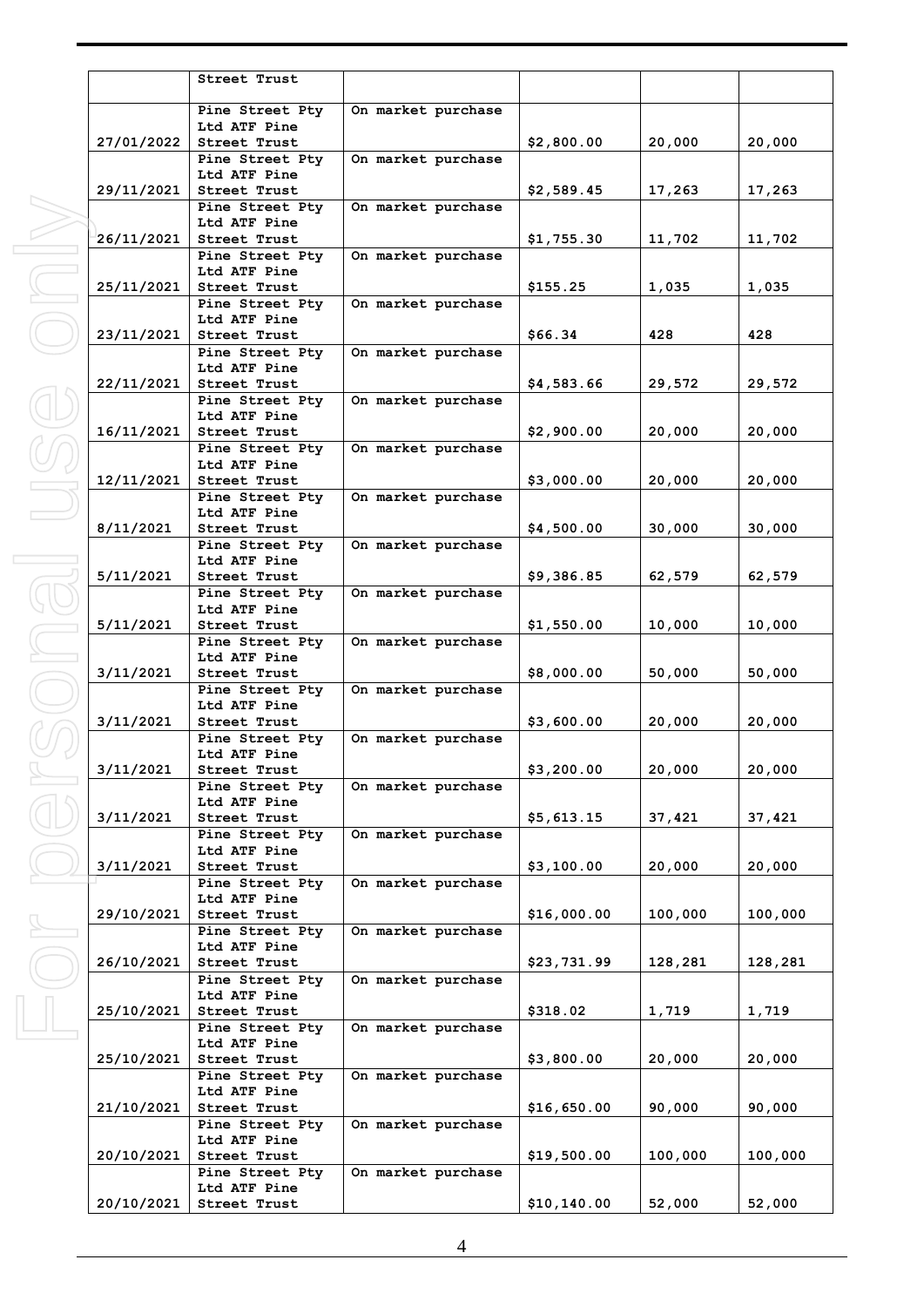|            | Pine Street Pty                 | On market purchase |             |         |         |
|------------|---------------------------------|--------------------|-------------|---------|---------|
| 20/10/2021 | Ltd ATF Pine<br>Street Trust    |                    | \$9,500.00  | 50,000  | 50,000  |
|            | Pine Street Pty                 | On market purchase |             |         |         |
| 20/10/2021 | Ltd ATF Pine<br>Street Trust    |                    |             |         |         |
|            | Pine Street Pty                 | On market purchase | \$39,000.00 | 200,000 | 200,000 |
|            | Ltd ATF Pine                    |                    |             |         |         |
|            | Street<br>Superannuation        |                    |             |         |         |
| 11/04/2022 | Fund                            |                    | \$13,000.00 | 100,000 | 100,000 |
|            | Pine Street Pty                 | On market purchase |             |         |         |
|            | Ltd ATF Pine<br>Street          |                    |             |         |         |
|            | Superannuation                  |                    |             |         |         |
| 21/03/2022 | Fund                            |                    | \$3,000.00  | 25,000  | 25,000  |
|            | Pine Street Pty<br>Ltd ATF Pine | On market purchase |             |         |         |
|            | Street                          |                    |             |         |         |
| 15/03/2022 | Superannuation<br>Fund          |                    | \$1,800.00  | 15,000  | 15,000  |
|            | Pine Street Pty                 | On market purchase |             |         |         |
|            | Ltd ATF Pine<br>Street          |                    |             |         |         |
|            | Superannuation                  |                    |             |         |         |
| 4/01/2022  | Fund                            |                    | \$3,299.84  | 19,999  | 19,999  |
|            | Pine Street Pty<br>Ltd ATF Pine | On market purchase |             |         |         |
|            | Street                          |                    |             |         |         |
| 31/12/2021 | Superannuation<br>Fund          |                    | \$1,650.17  | 10,001  | 10,001  |
|            | Pine Street Pty                 | On market purchase |             |         |         |
|            | Ltd ATF Pine                    |                    |             |         |         |
|            | Street<br>Superannuation        |                    |             |         |         |
| 31/12/2021 | Fund                            |                    | \$4,950.00  | 30,000  | 30,000  |
|            | Pine Street Pty<br>Ltd ATF Pine | On market purchase |             |         |         |
|            | Street                          |                    |             |         |         |
| 30/12/2021 | Superannuation<br>Fund          |                    | \$9,773.65  |         | 66,262  |
|            | Pine Street Pty                 | On market purchase |             | 66,262  |         |
|            | Ltd ATF Pine                    |                    |             |         |         |
|            | Street<br>Superannuation        |                    |             |         |         |
| 29/12/2021 | Fund                            |                    | \$4,200.00  | 30,000  | 30,000  |
|            | Pine Street Pty<br>Ltd ATF Pine | On market purchase |             |         |         |
|            | Street                          |                    |             |         |         |
|            | Superannuation<br>Fund          |                    |             |         |         |
| 23/12/2021 | Pine Street Pty                 | On market purchase | \$4,200.00  | 30,000  | 30,000  |
|            | Ltd ATF Pine                    |                    |             |         |         |
|            | Street<br>Superannuation        |                    |             |         |         |
| 23/12/2021 | Fund                            |                    | \$2,800.00  | 20,000  | 20,000  |
|            | Pine Street Pty<br>Ltd ATF Pine | On market purchase |             |         |         |
|            | Street                          |                    |             |         |         |
|            | Superannuation                  |                    |             |         |         |
| 21/12/2021 | Fund<br>Pine Street Pty         | On market purchase | \$3,600.00  | 30,000  | 30,000  |
|            | Ltd ATF Pine                    |                    |             |         |         |
|            | Street<br>Superannuation        |                    |             |         |         |
| 21/12/2021 | Fund                            |                    | \$485.94    | 3,738   | 3,738   |
|            | Pine Street Pty<br>Ltd ATF Pine | On market purchase |             |         |         |
|            | Street                          |                    |             |         |         |
|            | Superannuation                  |                    |             |         |         |
| 21/12/2021 | Fund                            |                    | \$2,500.00  | 20,000  | 20,000  |